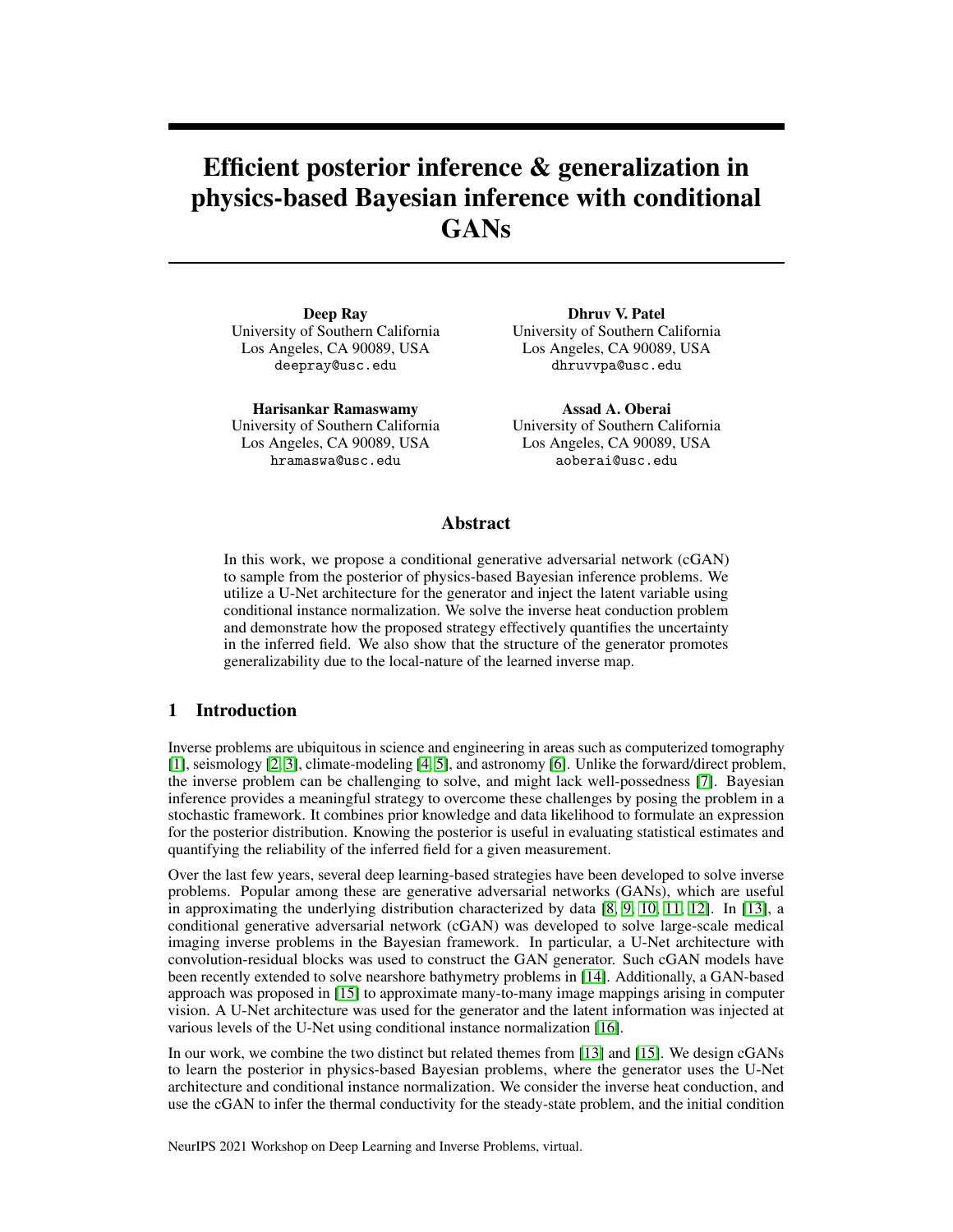for the unsteady problem. Additionally, we demonstrate how the architecture of the generator plays a crucial role in promoting generalizability for the proposed approach.

# 2 Problem formulation

Consider the forward/direct problem given by  $y = f(x)$ , where  $x \in \Omega_X$  is the input while  $y \in \Omega_Y$  is the response. A typical example is determining the temperature field, given the heat source, boundary conditions and thermal conductivity. In this case,  $f$  is the solution map for the underlying PDE. The associated inverse problem is to infer the heat source or the thermal conductivity field, given the noisy temperature field; that is, inferring  $x$  given  $y$ . We solve the inverse problem in a Bayesian setting, by assuming that the inferred field is sampled according to the distribution  $x \sim p_x$ . Then the measurements are sampled using the distribution  $y \sim p_y$  induced by the forward map f. We are interested in generating samples from the posterior  $p_{x|y}$  for a given the measurement y. Following the strategy proposed in [\[13\]](#page-4-12), we train a conditional Wassesrtein GAN to achieve this goal.

We assume access to M realizations  $\{x^{(i)}\}_{i=1}^M$  from  $p_x$ , and construct the dataset of pairwise samples  $\mathcal{S} = \{(\boldsymbol{x}^{(i)}, \boldsymbol{y}^{(i)})\}_{i=1}^M$  by solving the forward model, exactly or approximately. Note that the samples in S represent realizations from the joint distribution  $p_{xy}$ . Let  $z \in \Omega_Z \subset \mathbb{R}^{N_Z}$ , be the latent variable of the GAN distributed according to a distribution  $p<sub>z</sub>$  which is easy to sample from. We define the GAN generator as  $g : \Omega_Z \times \Omega_Y \to \Omega_X$ , which generates samples from the induced distribution  $p_x^g$ . Further, for a given y, we denote the induced posterior distribution as  $p_x^g$  $x|y$ . The critic  $d: \Omega_X \times \Omega_Y \mapsto \mathbb{R}$ , is constructed to distinguish between true samples  $(\bm{x}, \bm{y}) \sim p_{\bm{x}\bm{y}}$  and fake samples  $(x^g, y)$ , where  $x^g \sim p_x^g$  $\int_{\mathbf{x}|\mathbf{y}}^{\mathbf{g}}$ . The loss function of the WGAN is given by

$$
\mathcal{L}(d,g) \equiv \mathop{\mathbb{E}}_{\substack{(x,y)\sim p_{xy} \\ z\sim p_z}} [d(x,y) - d(g(z,y),y)] = \mathop{\mathbb{E}}_{\substack{x\sim p_{xy} \\ y\sim p_y}} [d(x,y)] - \mathop{\mathbb{E}}_{\substack{x^g\sim p_{xy}^{\mathbb{E}} \\ y\sim p_y}} [d(x^g,y)].
$$
 (1)

In the equation above, we begin with the definition of the loss term (also how it is constructed in practise), and derive the equality using the definition of the joint distribution and that of  $p_x^{\rm g}$ . This relation is used to derive the weak equivalence between  $p_{x|y}$  and  $p_x^g$  $\frac{g}{x|y}$  below. The WGAN is trained by solving the following min-max problem

$$
(d^*, \boldsymbol{g}^*) = \underset{\boldsymbol{g}}{\text{arg min}} \underset{d}{\text{arg max}} \mathcal{L}(d, \boldsymbol{g}),\tag{2}
$$

which is equivalent to minimizing the Wasserstein-1 distance between  $p_{x|y}$  and  $p_x^g$  $x|y$  under the assumption that  $d$  is 1-Lipschitz [\[13\]](#page-4-12). The Lipschitz constraint on the critic can be weakly imposed using a gradient penalty term  $[17]$  while training d. Further, convergence in the Wasserstein-1 metric is equivalent to the weak convergence of the two measures, i.e.,

$$
\mathop{\mathbb{E}}_{\boldsymbol{x}\sim p_{\boldsymbol{x}|\boldsymbol{y}}} [l(\boldsymbol{x})] = \mathop{\mathbb{E}}_{\boldsymbol{x}^g\sim p_{\boldsymbol{x}|\boldsymbol{y}}^{\text{g}}} [l(\boldsymbol{x}^g)] = \mathop{\mathbb{E}}_{\boldsymbol{z}\sim p_{\boldsymbol{z}}} [l(\boldsymbol{g}^*(\boldsymbol{z},\boldsymbol{y}))], \quad \forall l \in C_b(\Omega_X). \tag{3}
$$

This implies that for a given measurement  $y$ , any statistic of the posterior distribution can be evaluated by sampling z from  $p_z$  and pushing it through the trained generator  $g^*(\cdot, y)$ .

The proposed algorithm is: (a) Generate or collect  $\{x^{(i)}\}_{i=1}^M$  sampled from  $p_x$ . (b) For each  $x^{(i)}$ solve the forward model to determine  $y^{(i)}$ . (c) Train the WGAN using the set of pairwise samples  $\mathcal{S} = \{(\boldsymbol{x}^{(i)}, \boldsymbol{y}^{(i)})\}_{i=1}^M$ . (d) For a given measurement y, compute the desired statistics of the posterior by sampling z from  $p_z$  and pushing it through the trained generator  $g^*(\cdot, y)$ .

# 3 Numerical results

We consider the two-dimensional heat conduction problem. Given a noisy measurement of the temperature field, we infer the thermal conductivity field for the steady-state problem, and the initial condition for the unsteady problem (see Appendix [B\)](#page-6-0). The cGANs comprise of generators with a U-Net architecture. The latent variable  $z$  is injected at various levels of the U-Net using conditional instance normalization, instead of concatenating it with the input  $y$ . This approach gives us the flexibility of choosing the latent dimension  $N<sub>Z</sub>$  independent of the dimension of y. Details of the cGAN architectures and the corresponding hyper-parameters can be found in Appendix [A.](#page-5-0) The mean and standard deviation of the inferred field (for a given  $y$ ) are computed using 200 samples from the the latent space.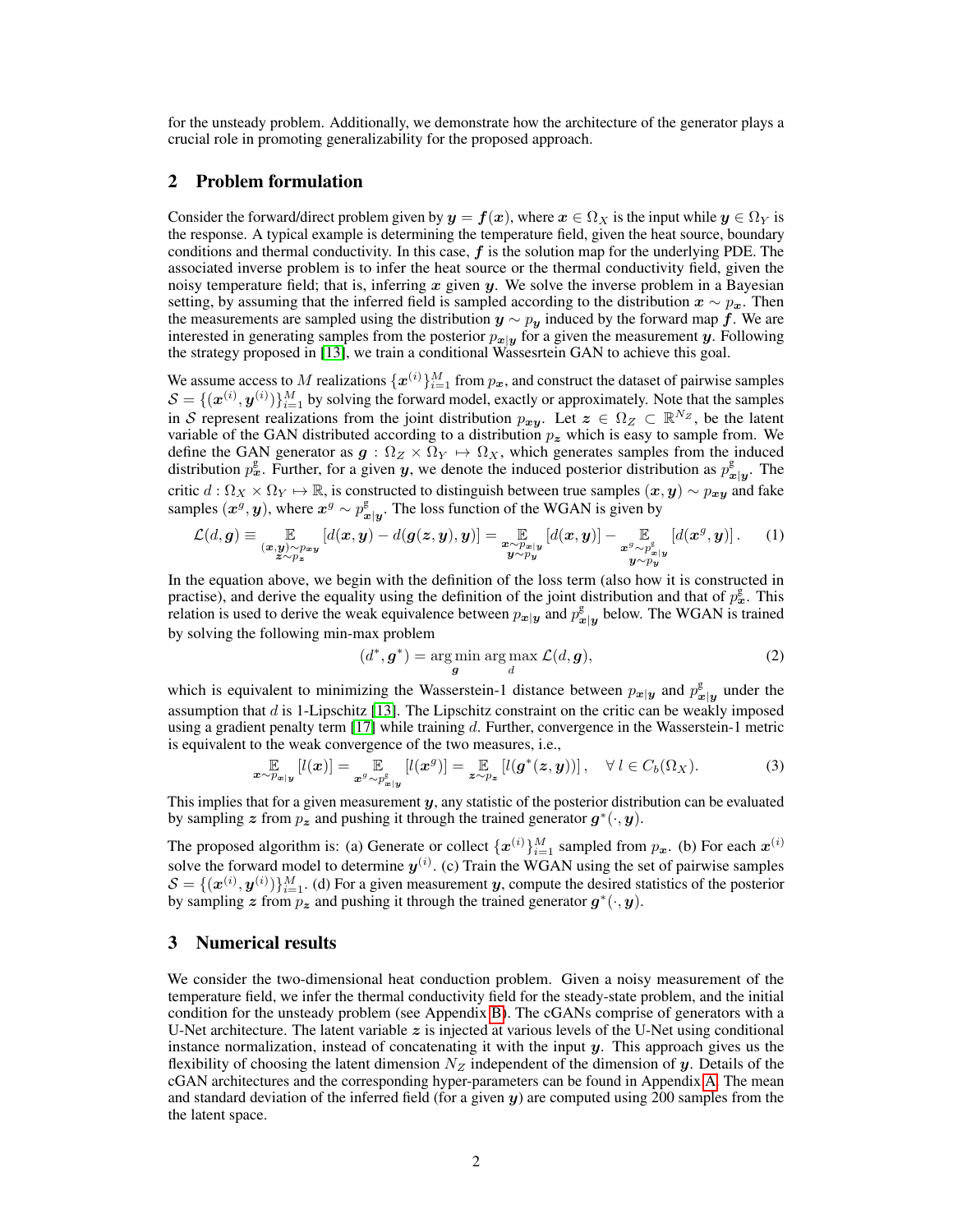#### 3.1 Inferring the thermal conductivity

We solve the non-linear coefficient inversion problem for steady-state heat conduction, where we infer the conductivity field  $\kappa$  given a noisy measurement of the temperature field  $\tilde{u}$  (see Appendix [B.1\)](#page-6-1). The cGAN is trained on a dataset of 8000 samples of discrete conductivity  $x$  and measurement y pairs evaluated on a  $64 \times 64$  Cartesian grid. The conductivity field is taken as random circular inclusion with a uniform background value of unity. We test the performance of the trained generator on three different datasets. The first dataset consists of circular inclusions (like the training set), the second and third sets are out-of-distribution (OOD) and consist of elliptical inclusions and two circular inlcusions, respectively. In Figure [1\(](#page-3-0)a)-(f), we show the predictions of our trained generator for examples from each of these test sets. In general, we notice that the trained network is able to reliably predict the position as well as orientation of the inclusions in all the three scenarios, including the OOD examples. For samples with a single circular inclusion, the mean is very close to the target. The uncertainty in prediction increases near the corners of the square domain, as one would expect, in the SD plots of Figures [1\(](#page-3-0)b) and (d). Interestingly, in Figure [1\(](#page-3-0)d), it appears as if the generator is attempting to combine two circles together to approximate the elongated shape of the ellipse. In the case of two circles seen in Figures [1\(](#page-3-0)e) and (f), the size of the predominant circles are predicted accurately, while the smaller circles exhibit higher standard deviation. This indicates that the generator is less certain about the placement of an additional inclusion. Overall, we observe that the generator generalizes reasonably well to the OOD datasets.

#### <span id="page-2-0"></span>3.2 Inferring the initial condition

We consider the time-dependent heat conduction equation without a source term and a constant conductivity field (see Appendix [B.2\)](#page-7-0). Given a noisy temperature field at time  $t = 1$ , we wish to infer the initial condition. This is a severely ill-posed problem as significant information is lost via the diffusion process when moving forward in time. We denote the discretized initial and final temperature field as x and y, respectively, evaluated on a  $28 \times 28$  Cartesian grid. The training dataset is generated using linearly scaled MNIST [\[18\]](#page-4-17) handwritten digits as the initial condition, with the training set consisting of 8000 samples. In Figure  $1(g)$ -(i), we present the results with the trained generator for measurements corresponding to test MNIST digits. As can be observed, the mean correctly captures the target initial condition of the samples. The SD is the highest at the boundaries of the digits, indicating a higher uncertainty in predicting the sharp transition region of initial temperature field. In Figure  $1(j)-(1)$ , we show the results when the the target initial condition is chosen from the notMNIST dataset (OOD dataset). We observe that the generator struggles to capture high-temperature regions closer to the boundary and the broader zones in the interior. Note that MNIST digits in the training set are more spatially centered and have narrower features. Nonetheless, the generator is able to visibly capture the underlying notMINST characters, once again indicating that it has the capacity to generalize beyond the training distribution. Further, we note that the standard deviation peaks not only at the characters' boundaries, but also in the interior regions where the generator failed to predict the higher-values of initial condition field.

#### 3.3 Generalizability

The numerical results presented above indicate that the trained cGANs have the ability to perform well on measurements sampled from a test distribution that is out-of-distribution. To understand this, we first examine the locality of the inverse map learned by the generator. We consider the GAN generator trained in Section [3.2,](#page-2-0) and compute the gradient of the  $k$ -th pixel of the prediction  $x$  with respect to the network input  $y$ . We evaluate the magnitude of gradient and average over 10 distinct samples of  $y$  and 10 realizations of  $z$ , i.e.,

$$
\overline{\text{grad}}_k = \frac{1}{100} \sum_{i=1}^{10} \sum_{j=1}^{10} \left| \frac{\partial \boldsymbol{g}}{\partial \boldsymbol{y}} (\boldsymbol{z}^{(j)}, \boldsymbol{y}^{(i)}) \right|, \quad \boldsymbol{y}^{(i)} \sim p_{\boldsymbol{y}}, \quad \boldsymbol{z}^{(j)} \sim p_{\boldsymbol{z}}, \quad 1 \leq k \leq 28^2.
$$

The averaged gradients for a few pixels  $k$  are shown in Figure [2.](#page-3-1) Note that the gradient for each pixel is concentrated in the neighbourhood of the corresponding pixel in  $y$ . In other words, the domain of influence of k-th pixel of x is a neighbourhood of the k-th pixel of y, but not all of y. The locality of the generator is not unexpected, since most of the operations in the U-Net architecture (convolutions, transpose-convolutions, up-/down-sampling, etc) are local in nature. Although we do also implement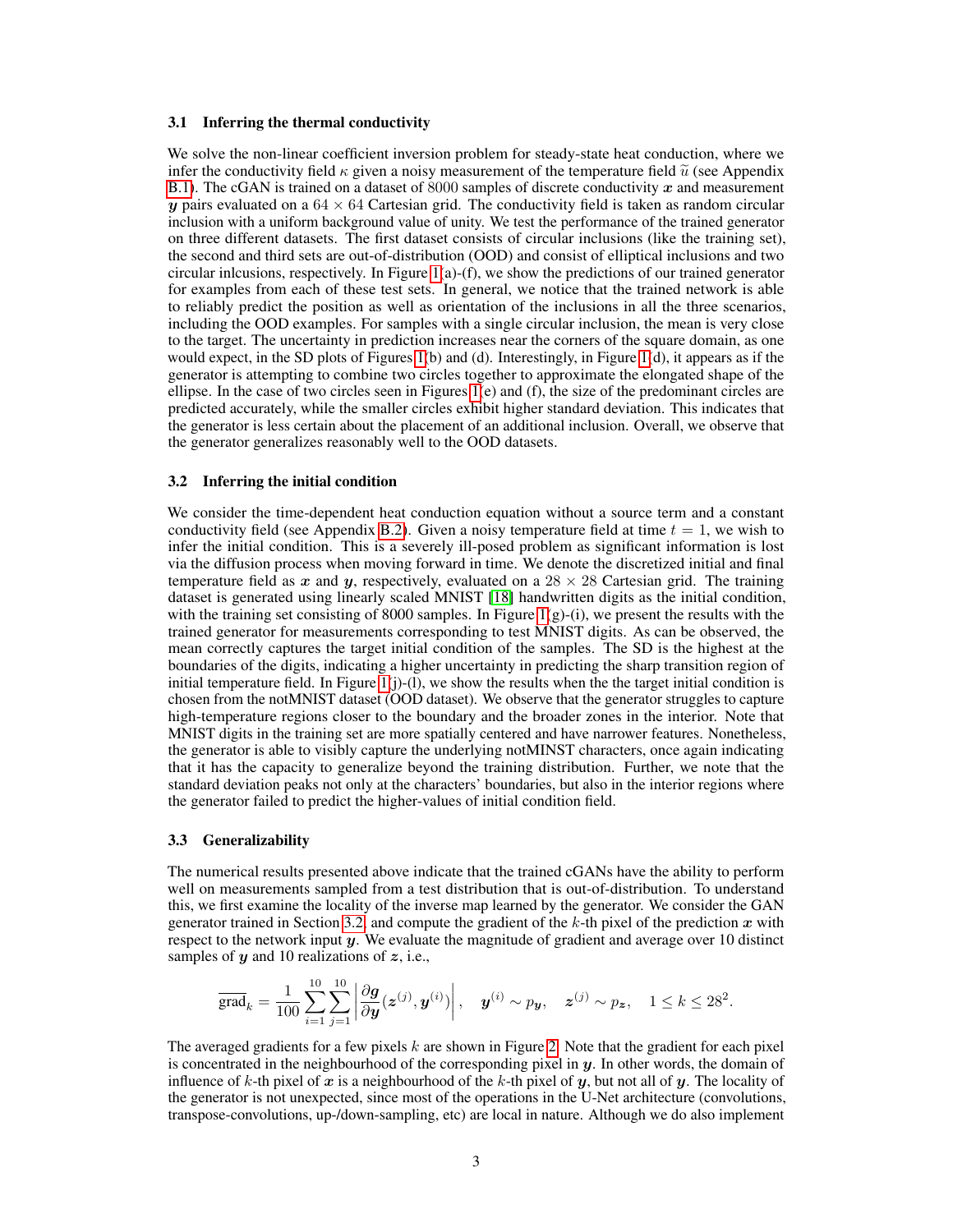<span id="page-3-0"></span>

Figure 1: Inferred conductivity  $((a)-(f))$  and initial condition  $((g)-(1))$  for the heat conduction problem. (c)-(f) and (j)-(l) are results for out-of-distribution (OOD) test samples.

a conditional instance normalization in the intermediate layers, it does not seem to substantially alter the local influence  $y$  on the prediction.

Recognizing that (a) the inverse operator learned by the generator is spatially local, and (b) the GAN is trained with data (circular inclusions and MNIST digits) that contains instances of  $x$  with sharp binary contrast, we anticipate that it will generalize well to instances where the distribution of the recovered parameter consists of samples with sharp binary contrast. *This would be independent of the global form of the spatial distribution of* x. This is what is observed in Figure [1,](#page-3-0) where GAN trained on instances of single circular inclusions generalizes to multiple circular inclusions and elliptical inclusion, and a GAN trained on MNIST digits generalizes to notMNIST characters.

<span id="page-3-1"></span>

Figure 2: Average pixel-wise gradient network output (trained on MNIST) data. The red marker in each tile denotes the pixel (of  $x$ ) under consideration.

# 4 Conclusion

In this work, we have proposed training cGANs to solve physics-based Bayesian inference problems. The efficacy of this strategy has been shown by solving the inverse head conduction model in twodimensions. The generator of the GAN has a special architecture which i) injects latent information using conditional instance normalization, giving us the flexibility to choose an arbitrary latent dimension, and ii) uses a U-Net architecture which promotes the learning of a local inverse mapping. The local-nature of the learned map promotes the generalizability of the cGAN, which is demonstrated through numerical experiments. Future work will consider additional physics-based problems and explore a mathematical explanation connecting the network's architecture and the locality of the "true" inverse map to the expected generalizability.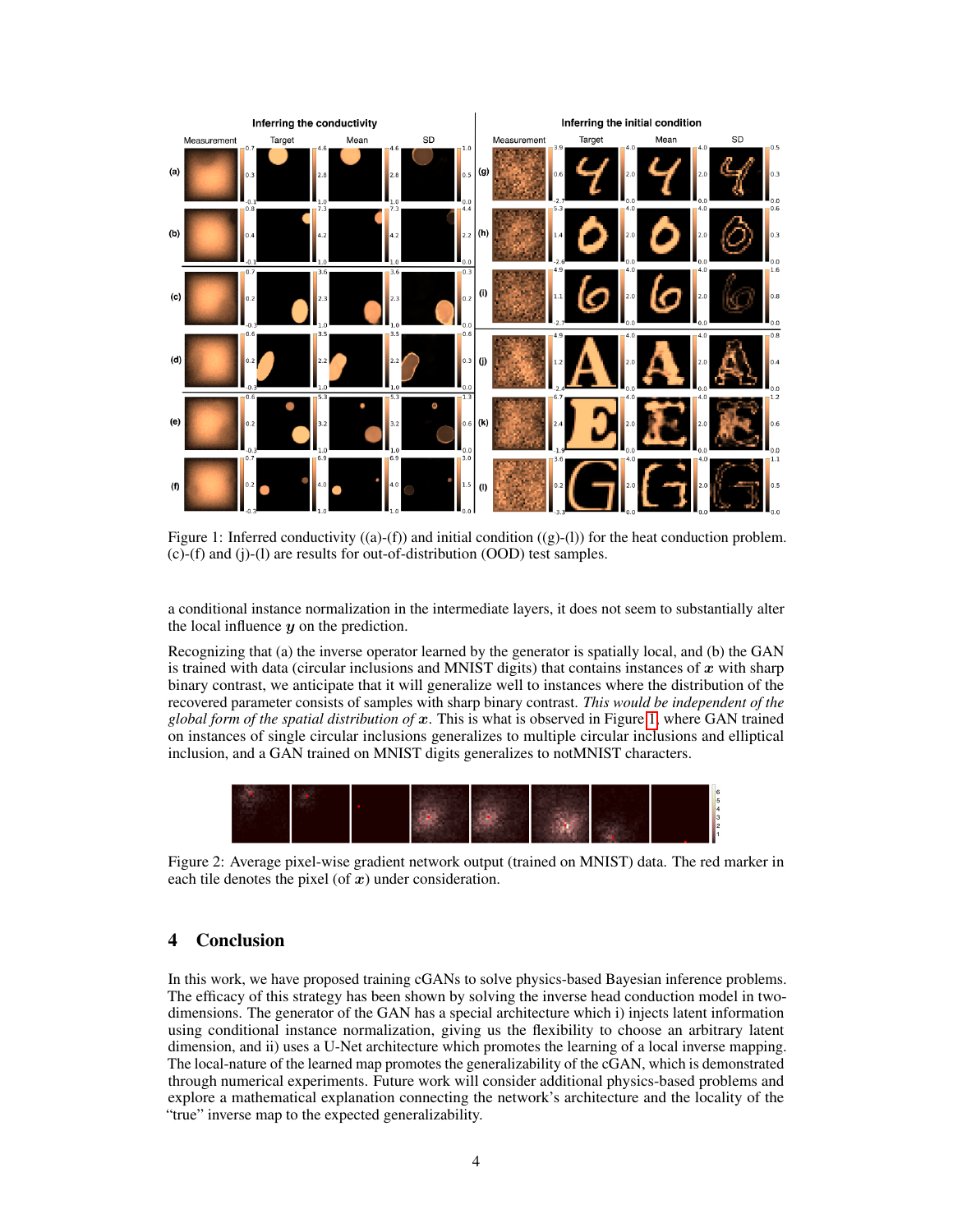## Acknowledgments and Disclosure of Funding

The authors acknowledge support from ARO grant W911NF2010050, NRL grant N00173-19-P-1119, and AIER (USC), and resources from the Center for Advanced Research Computing (USC).

## References

- <span id="page-4-0"></span>[1] F. Natterer. *The Mathematics of Computerized Tomography*. Society for Industrial and Applied Mathematics, 2001.
- <span id="page-4-1"></span>[2] Wences P Gouveia and John A Scales. Resolution of seismic waveform inversion: Bayes versus Occam. *Inverse Problems*, 13(2):323–349, apr 1997.
- <span id="page-4-2"></span>[3] Öz Yilmaz. *Seismic Data Analysis: Processing, Inversion, and Interpretation of Seismic Data*. Society of Exploration Geophysicists, 01 2001.
- <span id="page-4-3"></span>[4] Charles Jackson, Mrinal K. Sen, Paul L. Stoffa, Charles Jackson, Mrinal K. Sen, and Paul L. Stoffa. An Efficient Stochastic Bayesian Approach to Optimal Parameter and Uncertainty Estimation for Climate Model Predictions. *Journal of Climate*, 17(14):2828–2841, jul 2004.
- <span id="page-4-4"></span>[5] Sixun Huang, Jie Xiang, Huadong Du, and Xiaoqun Cao. Inverse problems in atmospheric science and their application. *Journal of Physics: Conference Series*, 12:45–57, jan 2005.
- <span id="page-4-5"></span>[6] I. Craig and John C. Brown. Inverse problems in astronomy, a guide to inversion strategies for remotely sensed data. 1986.
- <span id="page-4-6"></span>[7] Jacques Hadamard. Sur les problèmes aux dérivées partielles et leur signification physique. *Princeton university bulletin*, pages 49–52, 1902.
- <span id="page-4-7"></span>[8] Alexander Y. Sun. Discovering state-parameter mappings in subsurface models using generative adversarial networks. *Geophysical Research Letters*, 45(20):11,137–11,146, 2018.
- <span id="page-4-8"></span>[9] Yibo Yang and Paris Perdikaris. Adversarial uncertainty quantification in physics-informed neural networks. *Journal of Computational Physics*, 394:136–152, 2019.
- <span id="page-4-9"></span>[10] Liu Yang, Dongkun Zhang, and George E.M. Karniadakis. Physics-informed generative adversarial networks for stochastic differential equations. *SIAM Journal on Scientific Computing*, 42(1):A292–A317, feb 2020.
- <span id="page-4-10"></span>[11] Dhruv V Patel and Assad A Oberai. Gan-based priors for quantifying uncertainty. *arXiv preprint arXiv:2003.12597*, 2020.
- <span id="page-4-11"></span>[12] Teeratorn Kadeethum, Daniel O'Malley, Jan Niklas Fuhg, Youngsoo Choi, Jonghyun Lee, Hari S. Viswanathan, and Nikolaos Bouklas. A framework for data-driven solution and parameter estimation of pdes using conditional generative adversarial networks, 2021.
- <span id="page-4-12"></span>[13] Jonas Adler and Ozan Öktem. Deep bayesian inversion. *arXiv preprint arXiv:1811.05910*, 2018.
- <span id="page-4-13"></span>[14] Yizhou Qian, Mojtaba Forghani, Jonghyun Harry Lee, Matthew Farthing, Tyler Hesser, Peter Kitanidis, and Eric Darve. Application of deep learning-based interpolation methods to nearshore bathymetry, 2020.
- <span id="page-4-14"></span>[15] Amjad Almahairi, Sai Rajeshwar, Alessandro Sordoni, Philip Bachman, and Aaron Courville. Augmented cyclegan: Learning many-to-many mappings from unpaired data. In *International Conference on Machine Learning*, pages 195–204. PMLR, 2018.
- <span id="page-4-15"></span>[16] Vincent Dumoulin, Jonathon Shlens, and Manjunath Kudlur. A learned representation for artistic style, 2017.
- <span id="page-4-16"></span>[17] Ishaan Gulrajani, Faruk Ahmed, Martin Arjovsky, Vincent Dumoulin, and Aaron C Courville. Improved training of wasserstein gans. In *Advances in neural information processing systems*, pages 5767–5777, 2017.
- <span id="page-4-17"></span>[18] Yann LeCun, Corinna Cortes, and CJ Burges. Mnist handwritten digit database. *ATT Labs [Online]. Available: http://yann.lecun.com/exdb/mnist*, 2, 2010.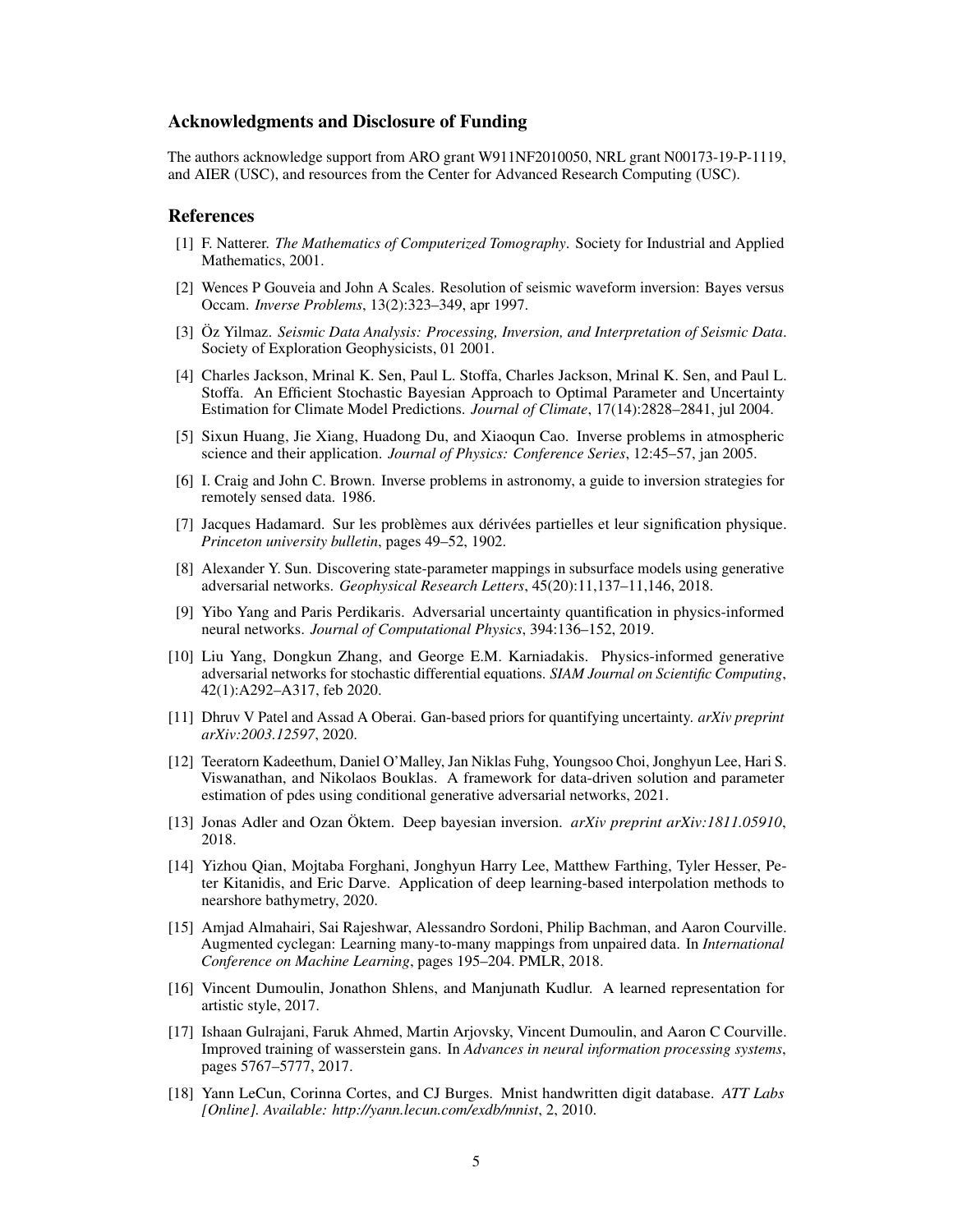# <span id="page-5-0"></span>A WGAN architecture

The cGANs in this work were trained using the following loss function

$$
\mathcal{L}(d, \mathbf{g}) = \mathop{\mathbb{E}}_{\substack{(\mathbf{x}, \mathbf{y}) \sim p_{\mathbf{x}\mathbf{y}} \\ \mathbf{z} \sim p_{\mathbf{z}}}} \left[ d(\mathbf{x}, \mathbf{y}) - d(\mathbf{g}(\mathbf{z}, \mathbf{y}), \mathbf{y}) + \lambda \mathop{\mathbb{E}}_{\epsilon \sim \mathcal{U}(0, 1)} \left[ (||\partial_1 d(\mathbf{h}(\mathbf{x}, \mathbf{y}, \mathbf{z}, \epsilon), \mathbf{y})||_2 - 1)^2 \right] \right],
$$
\n(4)

which has been augmented with a gradient penalty term. Here,  $\mathcal{U}(0, 1)$  denotes the uniform distribution on [0, 1],  $\partial_1 d(.,.)$  denotes the derivative with resespect to the first argument, and

$$
h(x, y, z, \epsilon) = \epsilon x + (1 - \epsilon)g(z, y).
$$

For all experiments, we set the gradient penalty parameter as  $\lambda = 10$ .

All networks are trained on TensorFlow. Each network took less than 20 hours to train on a single NVIDIA Tesla K40 GPU.

To describe the architecture of the generator and discriminator, we first introduce the following notations:

- norm denotes the type of normalization used. This can take the value cin for condition instance normalization using the latent variable or ln for layer normalization. Note that cin implicitly implies that the latent variable is also an input to the particular layer using the normalization.
- Conv $(k, n)$  denotes a 2D convolution with k filters of size n and stride 1. If  $n > 1$ , reflective padding of width 1 is applied in the spatial dimensions of the input before applying the convolution.
- LReLU denotes the leaky ReLU activation with parameter 0.1.
- Res(norm) denotes a residual block whose action on an input X with k channels is given by:

```
X \rightarrow norm \rightarrow Conv(k, 1) \rightarrow X1X \rightarrow norm \rightarrow LReLU \rightarrow Conv(k,3) \rightarrow norm \rightarrow LReLU \rightarrow Conv(k,3) \rightarrow X2X1 + X2 →Block_Output
```
- If the norm argument is absent, then no normalization is applied in the residual block.
- Down(k) denotes a down-sampling block which applies  $Conv(k, 3)$  and LReLU operations to the input, and then reduces the spatial resolution by a factor of 2.
- CC(X\_old) denote the the concatenation of X\_old to the input along the channel direction. This helps implement skip connections.
- Up( $k, X$ \_old) denotes an up-sampling block which first applies CC( $X$ \_old), Conv( $k, 3$ ) and LReLU operations to the input, and then increases the spatial resolution by a factor of 2 using nearest neighbour interpolation. If the argument X\_old is absent, then no concatenation is applied.
- Dense(k) denotes a fully connected layer of width k.

Based on the above notations, we now describe the U-Net generator architecture with a sigmoid output function, and the corresponding critic. The training is performed using the Adam optimizer with  $\beta_1 = 0.5$ ,  $\beta_2 = 0.9$  and learning-rates  $10^{-3}$ . The remaining hyper-parameters are listed in Table [1.](#page-6-2)

## Architecture of cGAN for inferring conductivity

#### Generator architecture:

```
X \rightarrow Conv(32,3) \rightarrow LReLU \rightarrow Res \rightarrow X1 \rightarrow Down(64) \rightarrow Res(cin) \rightarrow X2 \rightarrow Down(128)\rightarrowRes(cin) \rightarrowX3 \rightarrowDown(256) \rightarrowRes(cin) \rightarrowX4 \rightarrowRes(cin) \rightarrowX5 \rightarrowUp(256) \rightarrowRes
\rightarrowX6 \rightarrowUp(128,X3) \rightarrowRes(cin) \rightarrowX7 \rightarrowUp(64,X2) \rightarrowRes(cin) \rightarrowX8 \rightarrowCC(X1)
\rightarrowConv(32,3) \rightarrowLReLU \rightarrowRes(cin) \rightarrowConv(1,3) \rightarrowLReLU \rightarrowSigmoid \rightarrowOutput
Critic architecture:
[X;Y] \rightarrow Down(32) \rightarrow Res \rightarrow Down(64) \rightarrow Res(ln) \rightarrow Down(128) \rightarrow Res(ln)\rightarrowDown(256) \rightarrowRes(1n) \rightarrowFlatten \rightarrowDense(128) \rightarrowLReLU \rightarrowln \rightarrowDense(1)
```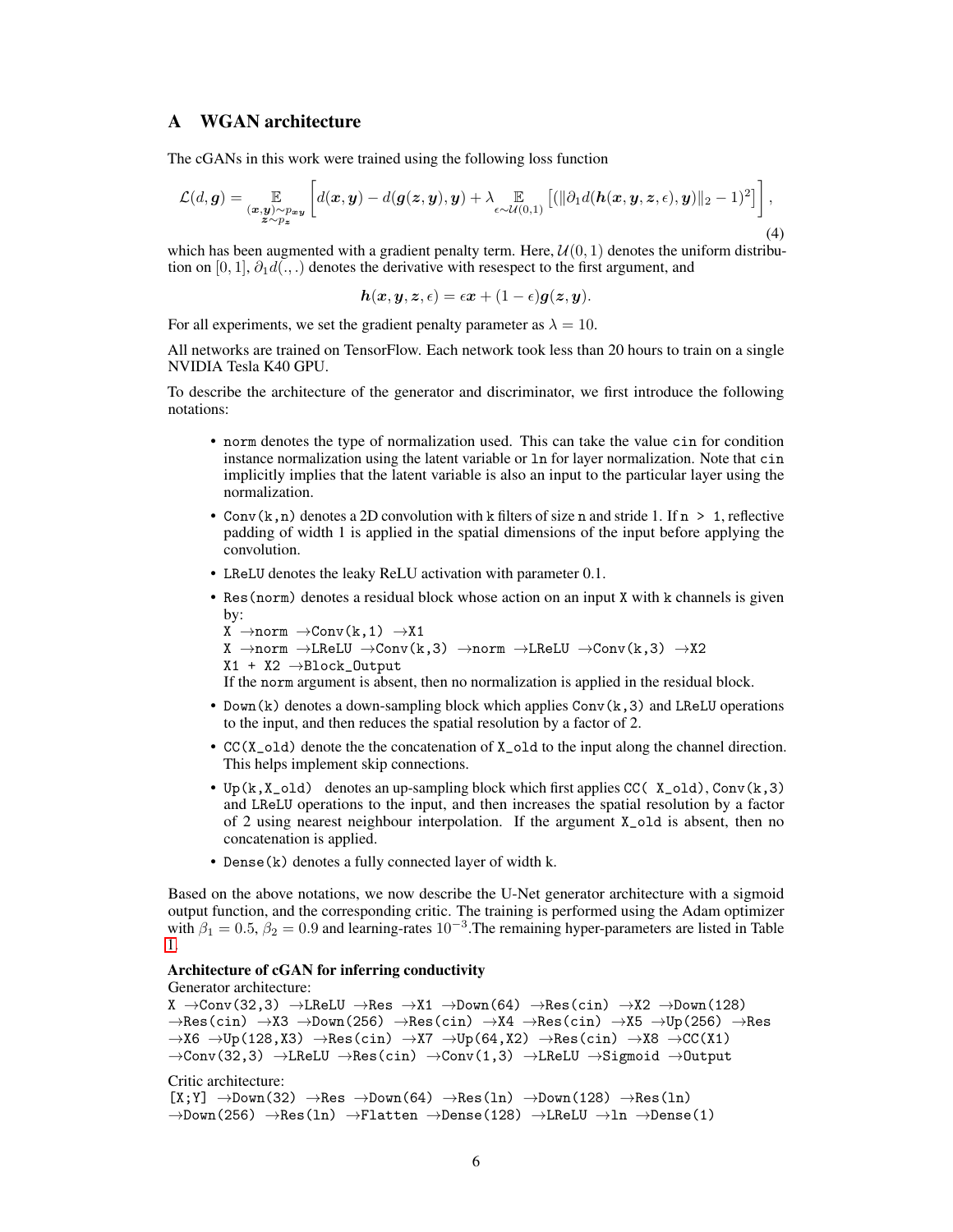Table 1: WGAN hyper-parameters

<span id="page-6-2"></span>

| Inferred field                     |      | Conductivity Initial temperature |
|------------------------------------|------|----------------------------------|
| Training samples                   | 8000 | 8000                             |
| Latent dimension                   | 50   | 100                              |
| Epochs                             | 1000 | 1000                             |
| Batch size                         | 64   | 50                               |
| $n_{\text{critic}}/n_{\text{gen}}$ |      |                                  |

→Output

#### Architecture of cGAN for inferring initial temperature field Generator architecture:

```
X \rightarrow Conv(32,3) \rightarrow LReLU \rightarrow Res \rightarrow X1 \rightarrow Down(64) \rightarrow Res(cin) \rightarrow X2 \rightarrow Down(128)\rightarrowRes(cin) \rightarrowX3 \rightarrowRes(cin) \rightarrowX4 \rightarrowUp(128) \rightarrowRes \rightarrowX5 \rightarrowUp(64,X2) \rightarrowRes(cin)
\rightarrowX6 \rightarrowCC(X1) \rightarrowConv(32,3) \rightarrowLReLU \rightarrowRes(cin) \rightarrowConv(1,3) \rightarrowLReLU \rightarrowSigmoid
→Output
```
Critic architecture:

 $[X;Y] \rightarrow Down(32) \rightarrow Res \rightarrow Down(64) \rightarrow Res(1n) \rightarrow Down(128) \rightarrow Res(1n) \rightarrow Flatten$  $\rightarrow$ Dense(128)  $\rightarrow$ LReLU  $\rightarrow$ ln  $\rightarrow$ Dense(1)  $\rightarrow$ Output

# <span id="page-6-0"></span>B Heat conduction model and dataset generation

Consider the two-dimensional time-dependent heat conduction problem on a bounded domain  $\Omega \subset \mathbb{R}^2$ with Dirichlet boundary conditions

$$
\frac{\partial u(s,t)}{\partial t} - \nabla \cdot (\kappa(s)\nabla u(s,t)) = b(s), \qquad \forall (s,t) \in \Omega \times (0,T)
$$
 (5)

$$
u(s,0) = m(s), \qquad \forall \ s \in \Omega \tag{6}
$$

<span id="page-6-5"></span><span id="page-6-4"></span><span id="page-6-3"></span>
$$
u(s,t) = 0, \qquad \forall (s,t) \in \partial\Omega \times (0,T). \tag{7}
$$

Here u denotes the temperature field,  $\kappa$  denotes the spatially-varying conductivity field, b denotes the heat source and  $m$  denotes the initial temperature field. The steady-state problem corresponds to dropping the temporal dependence and the initial condition [\(6\)](#page-6-3).

### <span id="page-6-1"></span>**B.1** Datasets for inferring  $\kappa$

We solve the non-linear coefficient inversion problem for the steady-state heat conduction problem posed on  $\Omega = (0, 1)^2$  for a constant heat source  $b \equiv 10$ . We assume that the measured temperature field is corrupted by noise, i.e.,  $\tilde{u} = u + \eta$ , where  $\eta$  is modelled as an uncorrelated Gaussian noise with zero mean and a covariance matrix given by  $\sigma^2 \mathbb{I}$ . Here  $\sigma$  is taken to be 2.5% of the maximum value of  $u$  on the entire dataset.

To generate the training data for the GAN, the forward steady-state problem is solved using the Bubnov-Galerkin method with triangular first-order Lagrangian shape functions. The conductivity field is constructed as having a circular inclusion on a constant background of value unity. The position of the circle  $(s_1^c, s_2^c)$ , the radius r and the conductivity value  $\kappa^c$  inside the circle were chosen from uniform distributions

$$
s_1^c \sim \mathcal{U}(0, 1), \quad s_2^c \sim \mathcal{U}(0, 1), \quad r \sim \mathcal{U}(0.05, 0.3), \quad \kappa^c \sim \mathcal{U}(2, 10).
$$

The vectors x and y of each training sample denote the values of the discretized  $\kappa$  and noisy temperature fields  $\tilde{u}$ , respectively, interpolated on a 64  $\times$  64 Cartesian grid.

We additionally construct two OOD test datasets; one with an ellipse and the other having two circles. The ellipses are parameterized by their center coordinates  $(s_1^e, s_2^e)$ , aspect ratio  $r^e$ , angle of tilt  $\theta$ , and conductivity  $\kappa^e$ 

 $s_1^e \sim \mathcal{U}(0, 1), \quad s_2^e \sim \mathcal{U}(0, 1), \quad r^e \sim \mathcal{U}(0.3, 1), \quad \theta \sim \mathcal{U}(0, \pi), \quad \kappa^e \sim \mathcal{U}(2, 10).$